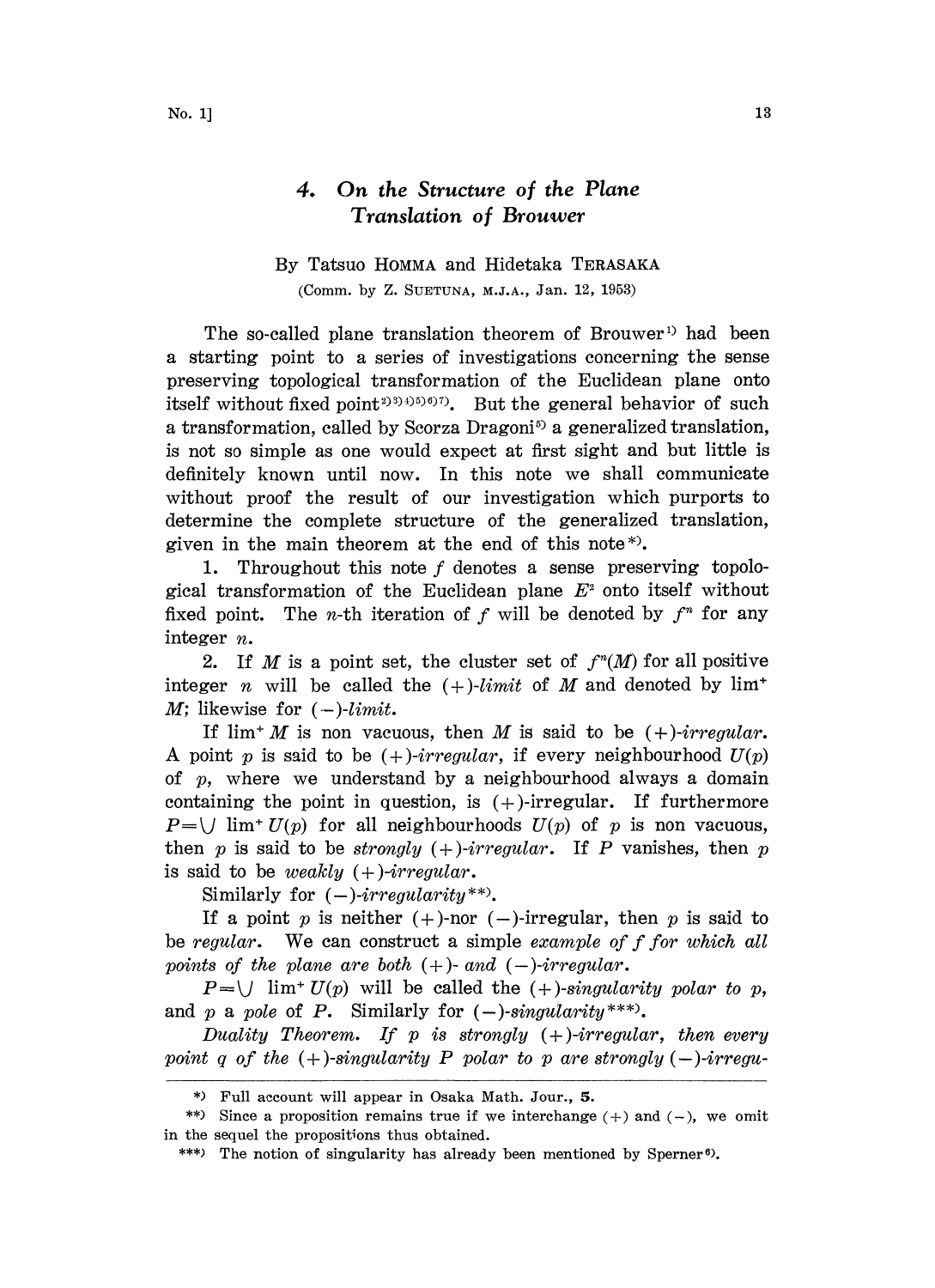lar, and the  $(-)$ -singularity polar to q passes through p.

Lemma 1. If U is a  $(+)$ -irregular domain, then  $\overline{U}$  contains at least a strongly  $(+)$ -irregular point.

3. If  $\alpha$  is a *translation arc*, that is an arc which has with its image an end point in common, the interior of the arc being free, then  $\bigcup_{n=1}^{\infty} f^n(\alpha)$  will be called a *stream-line* (Bahnkurve according to Brouwer). If a stream-line is an open line, i.e., a closed set which is a topological image of a straight line, it will be called *regular*. If every stream-line through a point  $p$  is not regular,  $p$ will be said to be *irregular in the large*.

Remark. A regular point can be irregular in the large.

4. A simply connected domain which is bounded by two open lines, one of which is the image of the other, is called a  $transla$ *tion field* (Brouwer<sup>1</sup>). It is the important so-called "plane translation theorem of Brouwer" that any point is contained in some translation field.

If T is a translation field,  $A=\bigcup_{n\in\mathbb{Z}} f^{n}(T)$  will be called the area of translation generated by  $T$ . A is simply connected and bounded by  $\lim^+T=B^+(A)$  and  $\lim^-T=B^-(A)$ .

Let b be an accessible point of  $B^+(A)$  and let bc be a free arc wholly contained in A except for b. Then c can be joined to  $f(c) = c'$ in A by a translation arc cc' such that  $bc+cc'+f(bc)$  forms an arc, called a  $link$ , which has only  $f(bc)$  in common with its image. The link bounds with a part of  $B^+(A)$  a domain C, which we shall call a bordering cell. If  $B<sub>b</sub>$  denotes the subset of  $B<sup>+</sup>(A)$  which makes part in the boundary of the bordering cell,  $B=\bigcup_{n\in\mathbb{Z}} f^{n}(B_{n})$  will be called a boundary block.

A boundary block is either an unbounded connected set or composed of unbounded continua and is invariant under  $f$ .  $\lim^{\dagger} B_{\varrho}$ and  $\lim B_b$  will be called the (+)- and the (-)-end of the boundary block; the ends of a boundary block consist likewise of unbounded continua, each point of which is inaccessible from A. The ends are again split into blocks, each one of which is invariant under  $f$ .

If p is a strongly  $(+)$ -irregular point, the  $(+)$ -singularity P polar to p is contained in some  $B^+(A)$  and each boundary block of  $B^+(A)$  is either disjoint from or wholly contained in P. If a boundary block  $B$  is wholly contained in  $P$ , the closure  $S$  of  $B$  will be called a (strong)  $(+)$ -singularity block, where B is the *interior* of S and the ends of B are the ends of S. The component of  $E^2-S$  which contains A is called the *positive side* of S. A  $(+)$ -singularity block moves either in the positive or in the negative direction along itself under  $f$ . Similarly for  $(-)$ -singularity blocks.

The importance of singularity blocks is that these are uniquely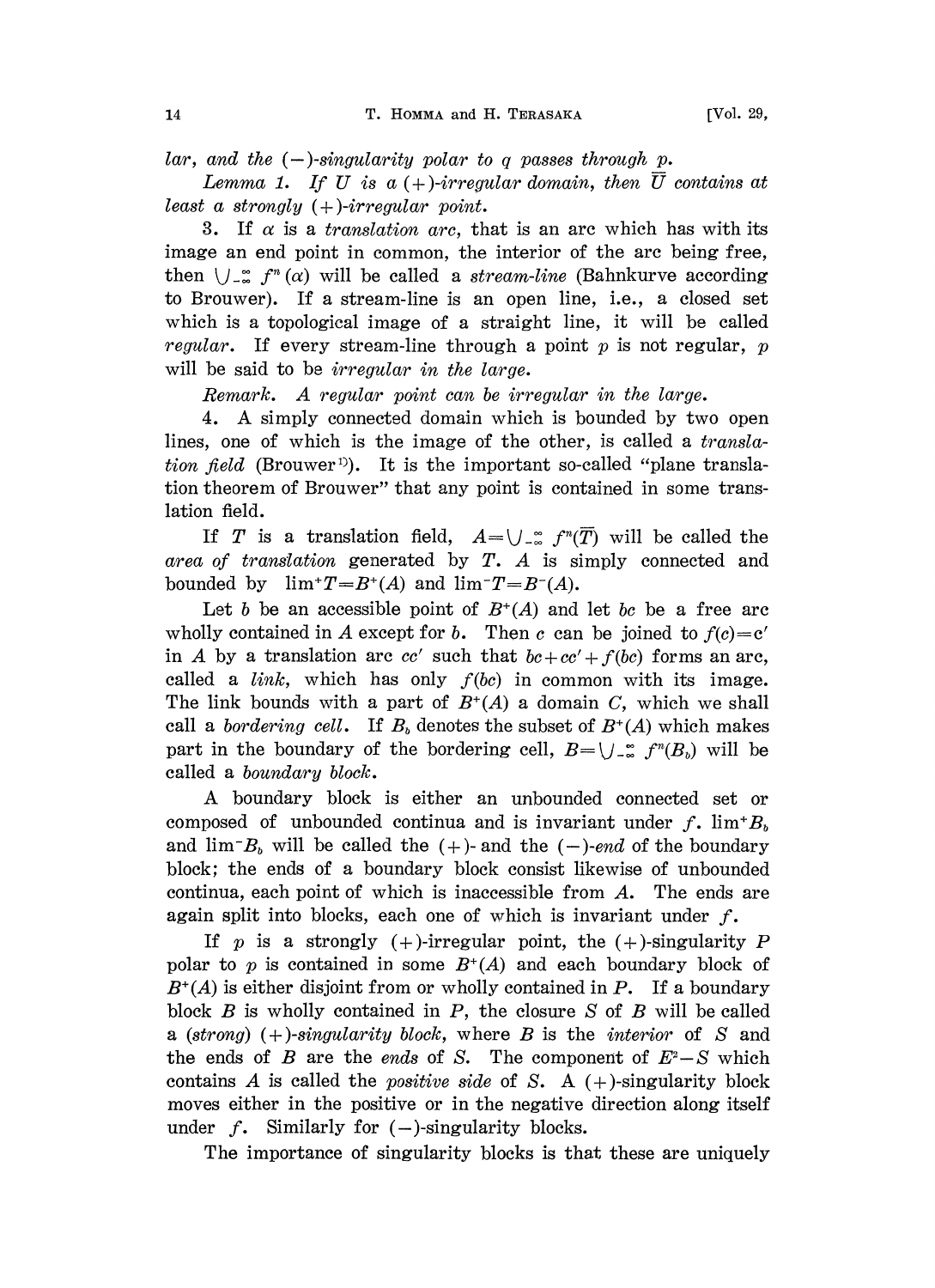## No. 1] On the Structure of the Plane  $\exists$ ranslation of Brouwer 15

determined by f, whereas stream-lines admit freedom of choice and does not necessarily represent the peculiarities of  $f$  in the neighbourhood of each point (cf. Remark in  $\S 3$ ).

Lemma 2. Two  $(+)$ -singularity blocks whose positive sides have points in common cannot intersect. They have some interior points in common, if and only if the  $(-)$ -end of one of them is non vacuous.

Lemma 3. The  $(+)$ -end of a  $(+)$ -singularity block cannot have a common part with the  $(-)$ -end of another  $(+)$ -singularity block, if their positive sides have points in common.

Lemma 4. A  $(+)$ -singularity block cannot intersect a  $(-)$ -singularity block if its  $(+)$ -end vanishes.

Lemma 5. If  $S_1, S_2, \ldots$  are a sequence of singularity blocks such that for each  $S_i$  all the other  $S_n$  belong to the same component of  $E^2-S_i$ , then they have no cluster set.

If the condition of this lemma is not fulfilled, singularity blocks may have cluster set. Indeed, through every weakly  $(+)$ -irregular point passes the cluster set of a certain sequence of  $(+)$ -singularity blocks. Such a cluster set will be called a weak  $(+)$ -singularity block.

5. The set of all regular points makes evidently an open set. Each component of this set will be called a *maximal regular domain*. A maximal regular domain may be bounded and/or may be iree. If it is not free, it coincides with its images, and will be called an area of total regularity. The theorem of Kerékjártó-Sperner<sup>2)3)6</sup>), yields at once:

An area of total regularity can be filled with a regular family of regular stream-lines.

6. Summing up we obtain the following main theorem:

Structure Theorem. Let f be a generalized translation, i. e., a sense preserving topological transformation of  $E<sup>2</sup>$  onto itself without fixed point. Then the plane  $E^2$  is divided into three kinds of disjoint sets:  $O_1$ ,  $O_2$ ,...;  $O_1'$ ,  $O_2'$ ,...; and F. Each  $O_n$ , the area of total regularity, is a simply connected domain and can be filled with a regular family of regular stream-lines. Each  $O_n'$  is a simply connected free domain and its points are all regular. F is closed, consists of all irregular points of f and is filled with disjoint strong and weak singularity blocks which are uniquely determined by f.

Conversely, a generalized translation can be constructed by taking certain sets having the structure of singularity blocks and fulfilling the conditions of lemmas 2, 3, 4, 5 and some others as singularity blocks.